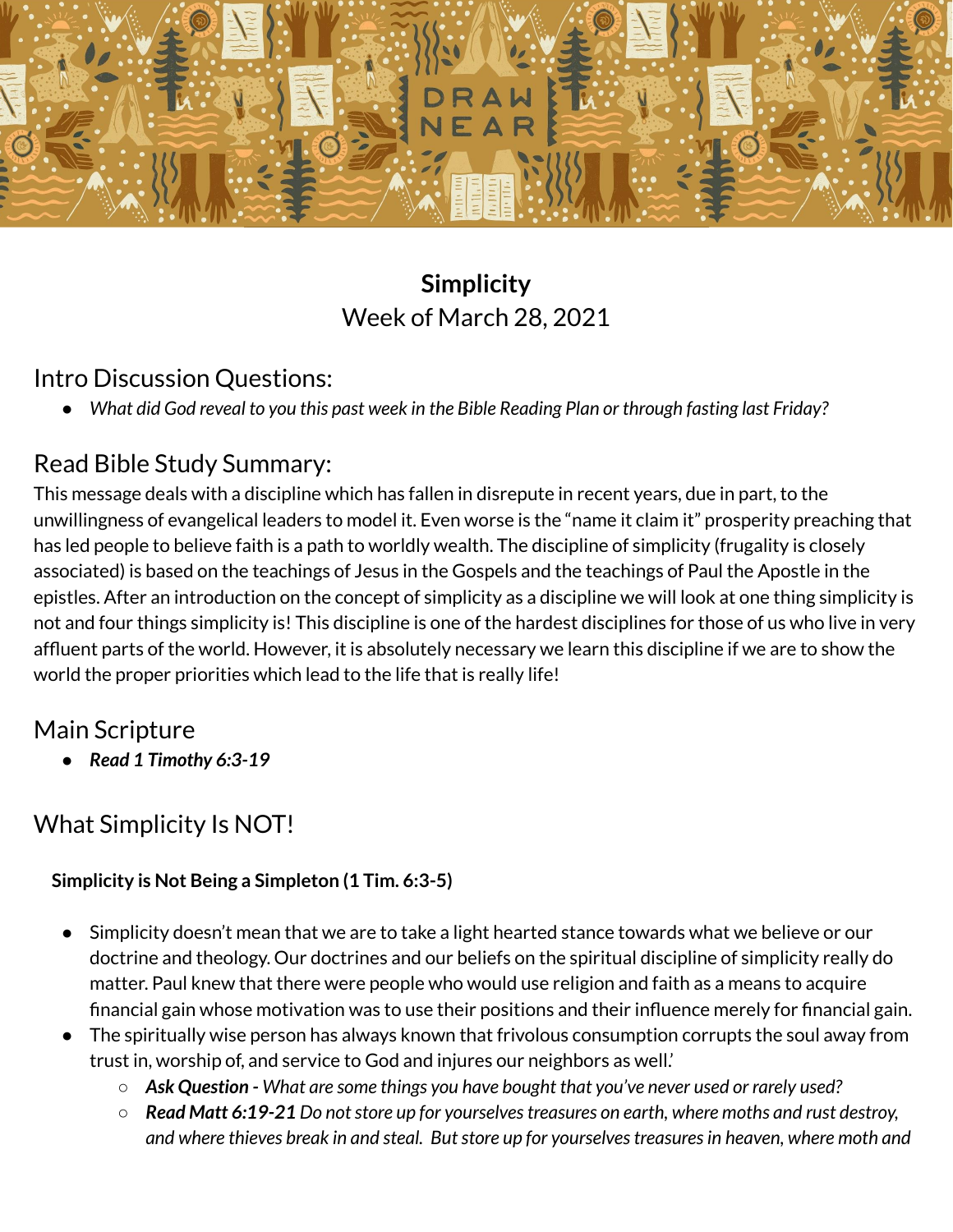rust do not destroy, and where thieves do not break in and steal. For where your treasure is, there your *heart will be also.*

# How Can We Practice the Discipline of Simplicity?

### **1. Treasure True Contentment(1 Tim. 6:6-10)**

- We must be wise about these things and realize that true contentment is not found in what we possess materially, but in who possesses our heart and mind. Does the Lord sit on the throne of your heart? Frugality is an important part of practicing simplicity. It is the abstention from flippant and careless use of material possessions merely for oneself. The spiritually wise person has always known that frivolous consumption corrupts the soul away from trust in, worship of, and service to God and injures our neighbors as well."
- One of the outflows of being truly content with what we have is when we start practicing godly restraint for what we do not have. You might think of Godly restraint as saying no to something so we can yes to something else. When we say no to the world's lies and yes to God's truths, we are saying no to things that would harm us and saying yes to things that would help us find the life that is truly life!
	- $\circ$  Ask Question As believers, our desire should be for the Lord to reign over every aspect of our lives. In *what ways do the things you own take precedence over your relationship with God and with others*?
	- $\circ$  Read Psalm 73:25-26 Whom have I in heaven but you? And earth has nothing I desire besides you. *My flesh and my heart may fail, but God isthe strength of my heart and my portion forever.*

#### **2. Pursue What Matters (1 Tim. 6: 11-16)**

- The tragedy is that the lasting satisfaction and pleasure that humankind so desperately needs will not be found in the temporary and trivial pursuits so many seek after. Only in a daily, growing, and passion-filled relationship with Jesus Christ can the deepest longings of the soul be satisfied.
- It's okay to have financial goals and even some material goals, but if those goals are your main goals in life, you will be left sorely disappointed! Paul said we should chase what really matters the most in life by pursuing righteousness, godliness, faith, love, endurance and gentleness.
	- *Ask Questions*
		- *In what ways have you missed opportunitiesfor godly pursuits because you were focused on something that doesn't matter?*
		- *What godly things would you be able to say yes to if you practiced restraint in obtaining what you do not have?*
	- $\circ$  Read Matt. 6:33 But seek first his kingdom and his righteousness, and all these things will be given to *you as well.*

#### **3. Give Generously (1 Tim. 6: 17-19)**

● God will bless that kind of commitment when we choose to live more simply so that others can simply live! It is hard to imagine the truth in what Jesus said when He said, "It is more blessed to give than to receive" until you've actually practiced generosity!